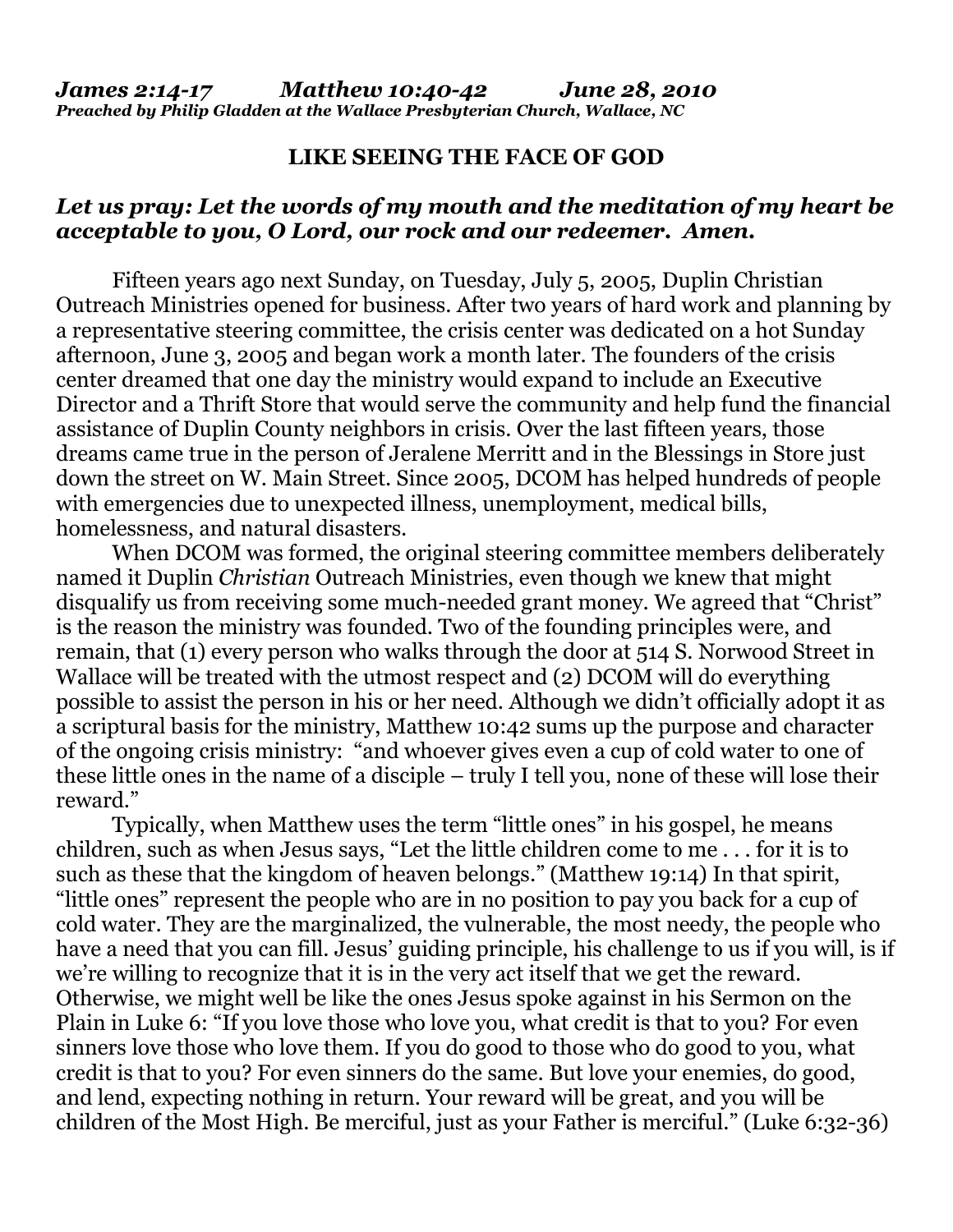These three verses from Matthew 10 are part of Jesus' instructions and warnings to his disciples when he sent them out on their mission trip. "This is what you can expect," Jesus told them. The words about being welcomed and offered a cup of cold water are the positive response to his earlier heads-up about the rejection they can expect because of what they say and do in his name.

But the principle behind the "welcome" and "cup of cold water" is important for us to hear as people who claim to be disciples and followers of Jesus and who sometimes, as we said in today's Opening Sentences, "sit and wonder if there is any way we can be of help." A few weeks ago we heard the story of the Great Commission from the end of Matthew's gospel, with that majestic call, "Go into all the world . . ." If we're intimidated by the enormity of that commission, then today's story should, on the one hand, give us hope and, on the other, challenge us to our core.

At some point in the past, I started receiving emails from a group called "Radio Free Babylon." The emails include a cartoon series called "Coffee with Jesus." Each cartoon has four panels that alternate between a person and Jesus enjoying cups of coffee and discussing some idea or question or action. This past week one called "Whatever Small Ways" showed up in my inbox. Bill is going to put it on the screen now.

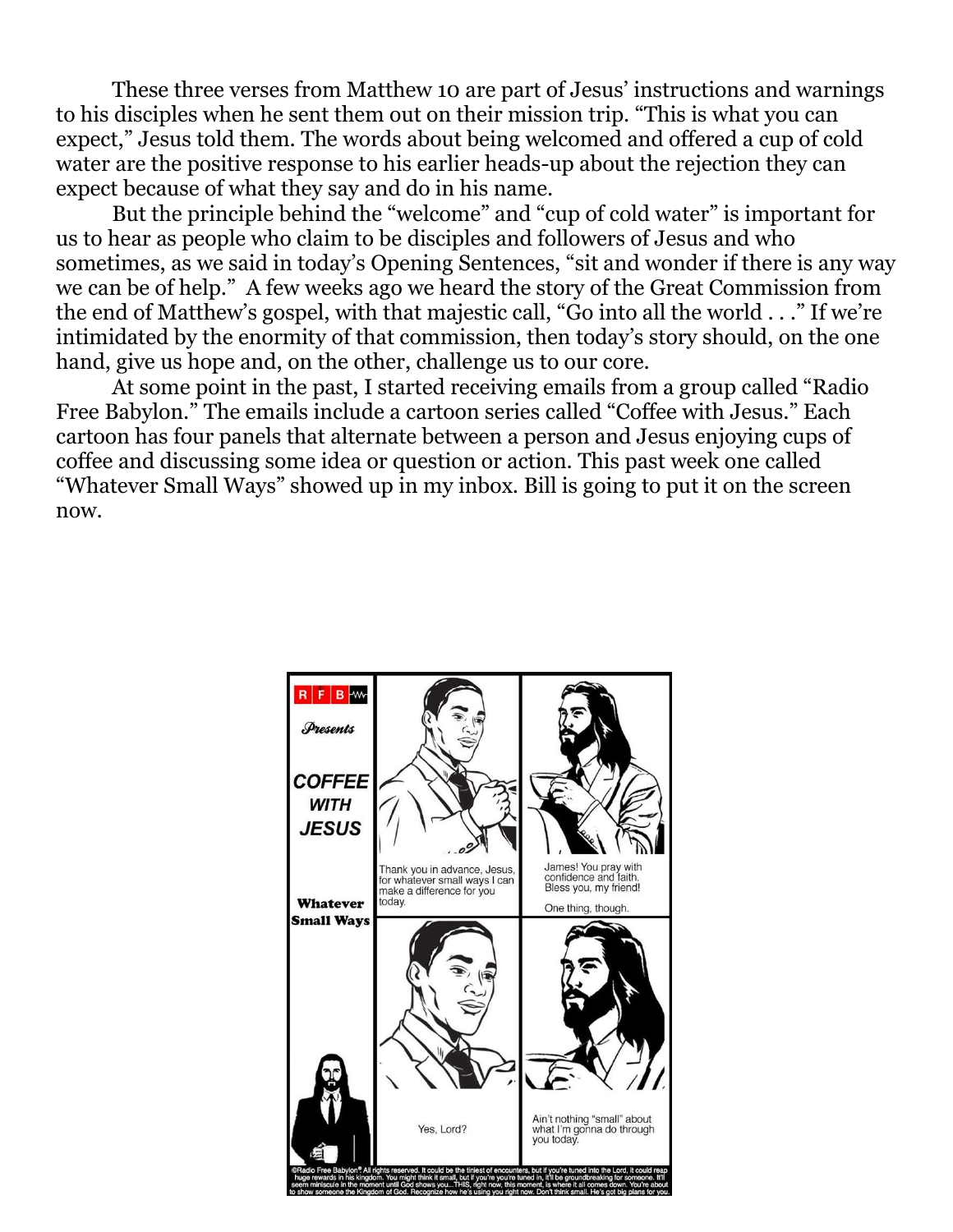In case you can't make out what it says, James says, "Thank you in advance, Jesus, for whatever small ways I can make a difference for you today." Jesus replies, "James! You pray with confidence and faith. Bless you, my friend! One thing, though." James asks, "Yes, Lord?" Jesus says, "Ain't nothing 'small' about what I'm gonna do through you today."

I doubt you can read the fine print under the cartoon, but it sums up well the message about offering a cup of cold water: "It could be the tiniest of encounters, but if you're tuned into the Lord, you could reap huge rewards in his kingdom. You might think it small, but if you're tuned in, it'll be groundbreaking for someone. It'll seem miniscule in the moment until God shows you . . . THIS, right now, this moment, is where it all comes down. You're about to show someone the Kingdom of God. Recognize how he's using you right now. Don't think small. He's got big plans for you."

Don't forget, though, what else Jesus had to say about helping folks – "If you do good to those who do good to you, what credit is that to you?" In her book *Dakota*, Kathleen Norris shares a story that apparently originated in Russian Orthodox monastery. An older monk was talking with a younger, new monk, and said, "I have finally learned to accept people as they are. Whatever they are in the world, a prostitute, a prime minister, it is all the same to me. But sometimes I see a stranger coming up the road and I say, 'Oh, Jesus Christ, is it you again?'"<sup>1</sup>

Years ago I read a similar story told by a seminary intern who was working at a downtown Catholic soup kitchen. It had been a long, tiring, demanding Saturday night, but closing time had finally arrived. He and the priest were shutting the door when they saw a down-and-out man shuffling toward them. Worn out and ready to go home, the seminary student inadvertently muttered under his breath, "Oh, Jesus Christ!" To which the priest softly responded, "Could be, could be!" as he swung the door open wide.

We know from our own experience how true Jesus' words are, that it's easy and even natural to do good to those who do good back to us. A more cynical version might be, "You scratch my back, I'll scratch yours." But what's wrong with expecting a "Thank you" when you do something nice for someone? Well, nothing really. But if expecting something in return – even a simple "Thank you" -- is your main motivation and reason for helping someone in need, then that action seems to fall short of what Jesus is talking about in giving a cup of cold water to someone who is thirsty.

In something of a commentary on these gospel verses, the apostle Paul wrote to the church at Rome about what it means to live in Christian community and to serve in the name of Jesus Christ. Paul was obviously aware of human nature when he wrote, "Do not repay anyone evil for evil, but take thought for what is noble in the sight of all. If it is possible, so far as it depends on you, live peaceably with all. Beloved, never avenge yourselves, but leave room for the wrath of God; for it is written, 'Vengeance is mine, I will repay, says the Lord.' No, 'if your enemies are hungry, feed them; if they are thirsty, give them something to drink; for by doing this you will heap burning coals on their heads.' Do not be overcome by evil, but overcome evil with good." (Romans 12:17- 21) Perhaps the evil that is overcome by doing good is not just what your enemies are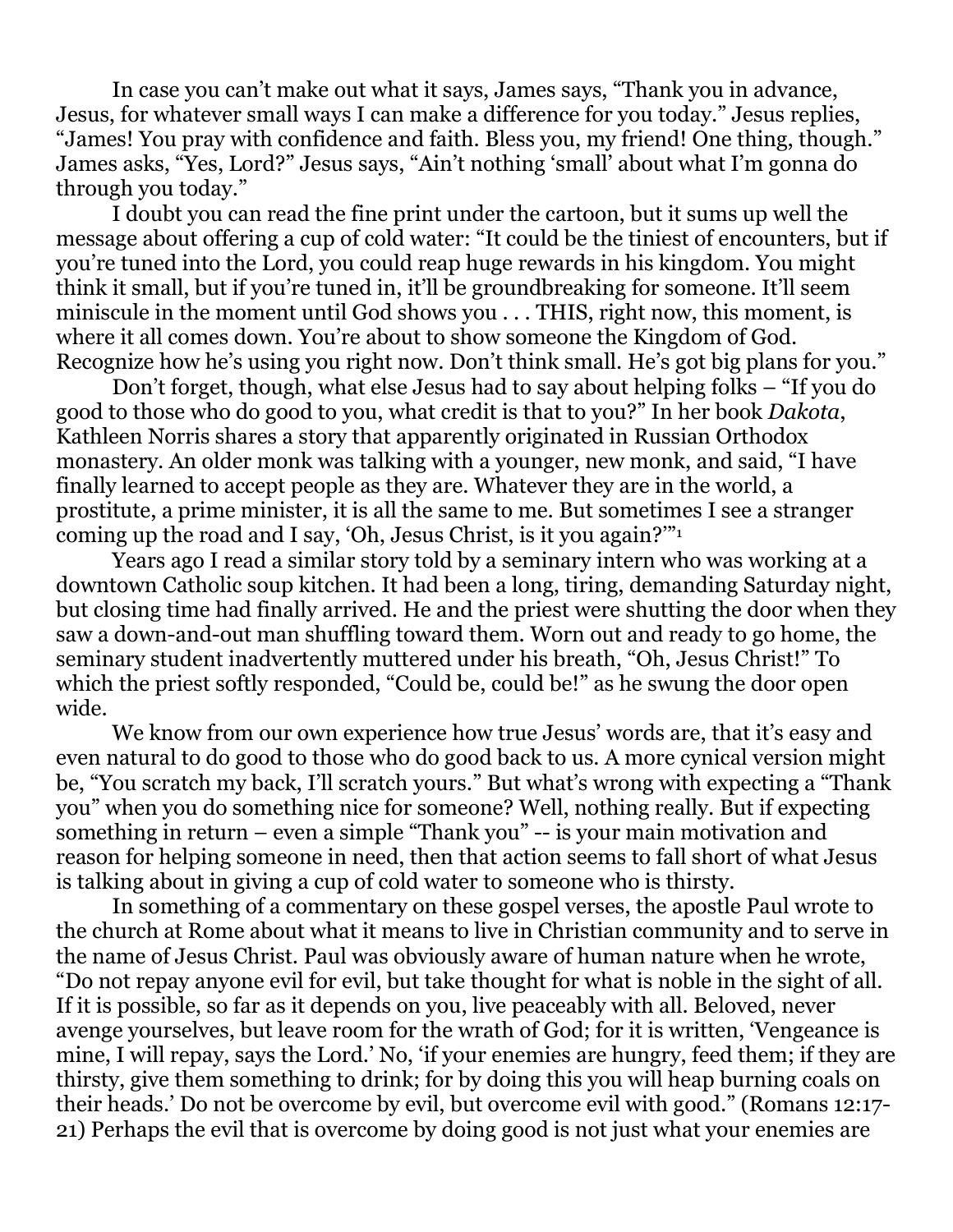doing to you. Perhaps the evil that is overcome by doing the right thing results in our reward. One writer puts it this way: "If we look into our anger, our pain, our worst, most unholy experiences, if we look into the dark side of our own soul, we might see what divine forgiveness looks like, what unconditional love looks like, and see, in the most unlikely places, the face of God."<sup>2</sup>

An ancient Jewish midrash or commentary on a biblical law about helping others comes in the form of a story from Rabbi Alexander. "Two donkey drivers were walking by the way and they hated each other. One of their donkeys sat down. The second driver saw it, but kept going. Then, after having passed, this second driver thought: 'It is written in the Torah, "If you see the donkey of one who hates you lying under its burden, you shall surely lift it up." Immediately the second driver returned and helped the first to raise the donkey. The first driver then began to think, 'So-and-so is thus my friend, and I did not even know it.' Both entered an inn and ate and drank together."<sup>3</sup>

Today's sermon title was inspired by some scenes from the musical *Les Miserables*. The protagonist, Jean Valjean, thinks he is doomed to roam this world as a convicted felon, because he had been in prison after stealing bread to feed his hungry child. Indeed, when he is let out of prison, no one will take him in or tend to his needs. Finally, he knocks on the door of a church whose priest is named, fittingly, Monsieur Bienvenue (or "Welcome!" – see Matthew 10:40 – "Whoever welcomes you welcomes me, and whoever welcomes me welcomes the one who sent me.")

The priest offers Valjean a meal of bread and wine and says, "There is wine here to revive you. There is bread to make you strong. There's a bed to rest till morning. Rest from pain and rest from wrong." Valjean is amazed at the priest's welcome and ministry and says, "You are good; you don't despise me. You take me into your house; you light your candles for me, and I haven't hid from you where I come from, and how miserable I am."

Monsieur Bienvenue gently responds to Valjean, "You need not tell me who you are. This is not my house; it is the house of Christ. It does not ask any comer whether he has a name, but whether he has an affliction. You are suffering; you are hungry and thirsty; be welcome. Your name is my brother." At the end of the story, as Valjean dies asking God to forgive his trespasses and take him to God's glory, he walks toward the candlelight and sings, "And remember the truth that once was spoken, to love another person is to see the face of God."

That final line hearkens back to the Old Testament story of Jacob and Esau. Jacob, who tricked and cheated his brother so many times, ran for his life. After many, many years, they are reunited on the day after Jacob wrestles through the night with the angel of God. When he wakes up the next morning, and in response to God's blessing, Jacob says, "For I have seen God face to face, and yet my life is preserved." Later that day, Jacob nervously approaches the reunion with his brother, burdened down with gifts (bribes?), but Esau runs to meet his "enemy" brother, hugs his neck, and kisses him. When Esau refuses Jacob's gifts (not out of spite, but because it seems seeing his brother is gift enough), Jacob emotionally responds, "No, please; if I find favor with you, then accept my present from my hand; for truly to see your face is like